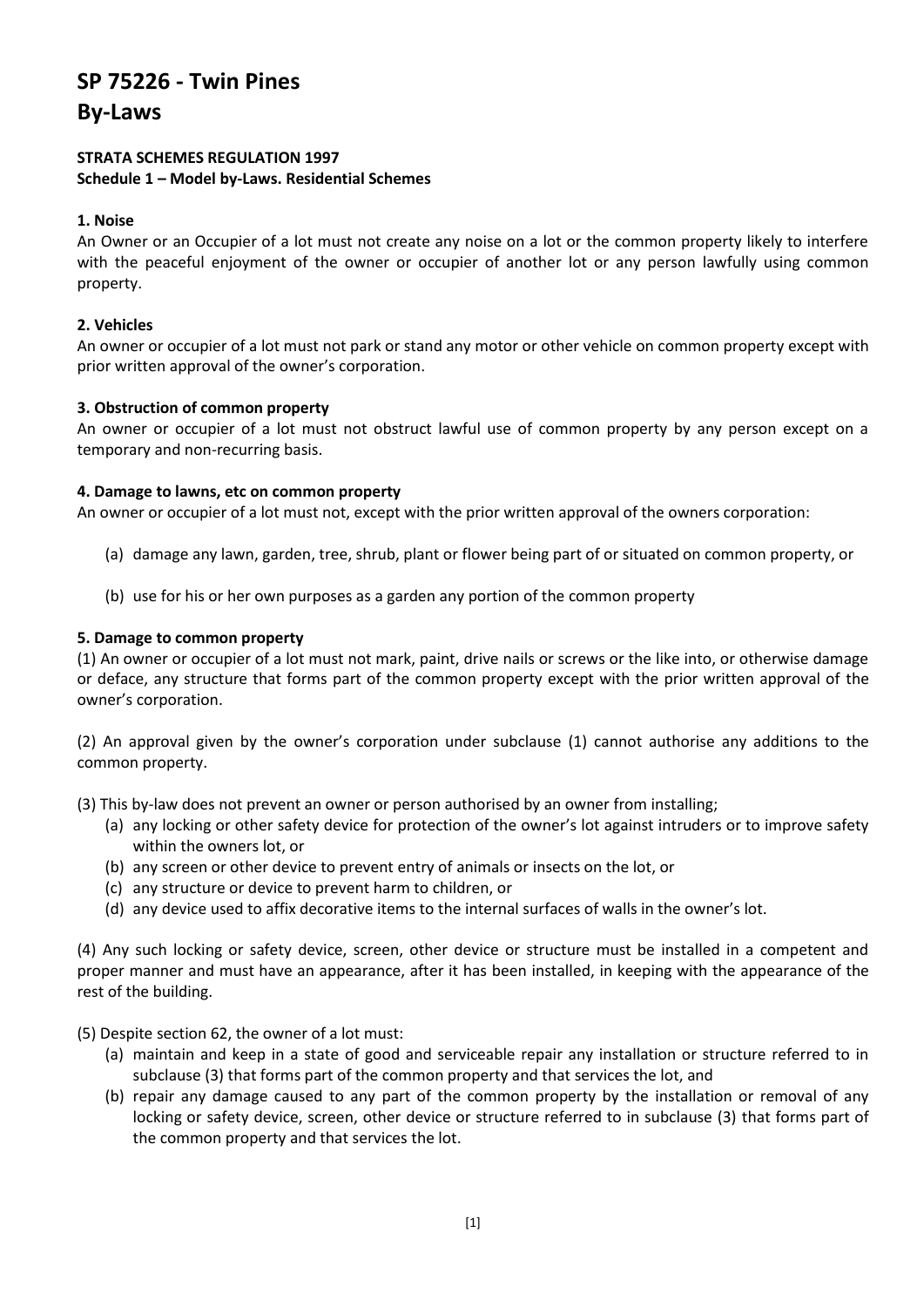# **6. Behaviour of owners and occupiers**

An owner or occupier of a lot when on common property must be adequately clothed and must not use language or behave in a manner likely to cause offence or embarrassment to the owner or occupier of another lot or to any person lawfully using common property.

# **7. Children playing on common property in building**

An owner or occupier of a lot must not permit any child of whom the owner or occupier has control to play on common property within the building or, unless accompanied by an adult exercising effective control, to be or to remain on common property comprising a laundry, car parking area or other area of possible danger or hazard to children.

## **8. Behaviour of invitees**

An owner or occupier of a lot must take all reasonable steps to ensure that invitees of the owner or occupier do not behave in a manner to interfere with the peaceful enjoyment of the owner or occupier of another lot or any person lawfully using common property.

# **9. Depositing rubbish and other material on common property**

An owner or occupier of a lot must not deposit or throw on the common property any rubbish, dirt, dust or other material or discarded item except with the prior written approval of the owners corporation.

# **10. Drying of laundry items**

An owner or occupier of a lot must not, except with the prior written approval of the owners corporation, hang any washing, towel, bedding, clothing or other article on any part of the parcel in such a way as to be visible from outside the building other than on any lines provided by the owners corporation for the purpose and there only for a reasonable period.

# **11. Cleaning windows, etc**

An owner or occupier of a lot must keep clean all exterior surfaces of glass in windows and doors on the boundaries of the lot, including so much as is common property, unless:

- (a) the owners corporation resolves that it will keep the glass or specified part of the glass clean, or
- (b) that glass or part of the glass cannot be accessed by the owner or occupier of the lot safely or at all.

# **12. Storage of inflammable liquids and other substances and materials**

(1) An owner or occupier of a lot must not, except with the prior written approval of the owners corporation, use or store on the lot or on the common property any inflammable chemical, liquid or gas or other inflammable material.

(2) This by-law does not apply to chemicals, liquids, gases or other material used or intended to be used for domestic purposes, or any chemical, liquid, gas or other material in a fuel tank of a motor vehicle or internal combustion engine.

## **13. Moving furniture and other objects on or through common property**

(1) An owner or occupier of a lot must not transport any furniture or large object through or on common property within the building unless sufficient notice has first been given to the executive committee so as to enable the executive committee to arrange for its nominee to be present at the time when the owner or occupier does so.

(2) An owners corporation may resolve that furniture or large objects are to be transported through or on the common property (whether in the building or not) in a specified manner.

(3) If the owners corporation has specified, by resolution, the manner in which furniture or large objects are to be transported, an owner or occupier of a lot must not transport any furniture or large object through or on common property except in accordance with that resolution.

## **14. Floor coverings**

(1) An owner of a lot must ensure that all floor space within the lot is covered or otherwise treated to an extent sufficient to prevent the transmission from the floor space of noise likely to disturb the peaceful enjoyment of the owner or occupier of another lot.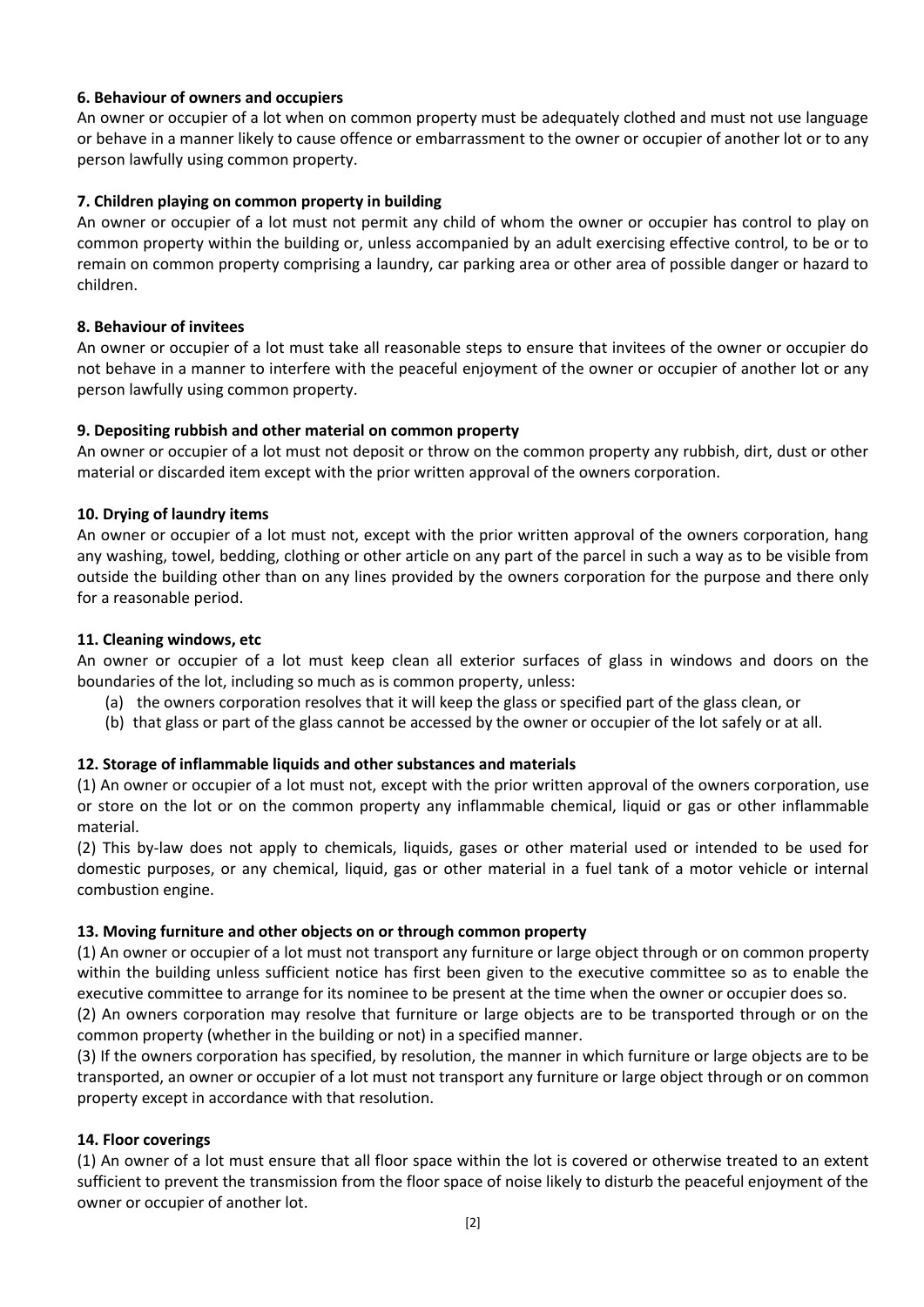(2) This by-law does not apply to floor space comprising a kitchen, laundry, lavatory or bathroom.

# **15 Garbage disposal**

(1) An owner or occupier of a lot in a strata scheme that does not have shared receptacles for garbage, recyclable material or waste:

- (a) must maintain such receptacles within the lot, or on such part of the common property as may be authorised by the owners corporation, in clean and dry conditions and (except in the case of receptacles for recyclable material) adequately covered, and
- (b) must ensure that before refuse, recyclable material or waste is placed in the receptacles it is, in the case of refuse, securely wrapped or, in the case of tins or other containers, completely drained, or in the case of recyclable material or waste, separated and prepared in accordance with the applicable recycling guidelines, and
- (c) for the purpose of having the garbage, recyclable material or waste collected, must place the receptacles within an area designated for that purpose by the owners corporation and at a time not more than 12 hours before the time at which garbage, recyclable material or waste is normally collected, and
- (d) when the garbage, recyclable material or waste has been collected, must promptly return the receptacles to the lot or other area referred to in paragraph (a)
- (e) must not place anything in the receptacles of the owner or occupier of any other lot except with the permission of that owner or occupier, and
- (f) must promptly remove any thing which the owner, occupier or garbage or recycling collector may have spilled from the receptacles and must take such action as may be necessary to clean the area within which that thing was spilled.

(2) An owner or occupier of a lot in a strata scheme that has shared receptacles for garbage, recyclable material or waste:

- (a) must ensure that before refuse, recyclable material or waste is placed in the receptacles it is, in the case of refuse, securely wrapped or, in the case of tins or other containers, completely drained, or, in the case of recyclable material or waste, separated and prepared in accordance with the applicable recycling guidelines, and
- (b) must promptly remove any thing which the owner, occupier or garbage recycling collector may have spilled in the area of the receptacles and must take such action as may be necessary to clean the area within which that thing was spilled.

# **16. Keeping of Animals**

(1) Subject to section 49 (4), an owner or occupier of a lot must not without the prior written approval of the owners corporation, keep any animal (except fish kept in a secure aquarium on the lot) on the lot or the common property.

(2) The owners corporation must not unreasonably withhold its approval of the keeping of an animal on a lot or the common property.

# **17. Appearance of lot**

(1) The owner or occupier of a lot must not, without the prior written approval of the owners corporation, maintain within the lot anything visible from outside the lot that, viewed from outside the lot, is not in keeping with the rest of the building.

(2) This by-law does not apply to the hanging of any washing, towel, bedding, clothing or other article as referred to in by-law 10.

## **18. Change in use of lot to be notified**

An occupier of a lot must notify the owners corporation if the occupier changes the existing use of the lot in a way that may affect the insurance premiums for the strata scheme (for example, if the change of use results in a hazardous activity being carried out on the lot, or results in the lot being used for commercial or industrial purposes rather than residential purposes).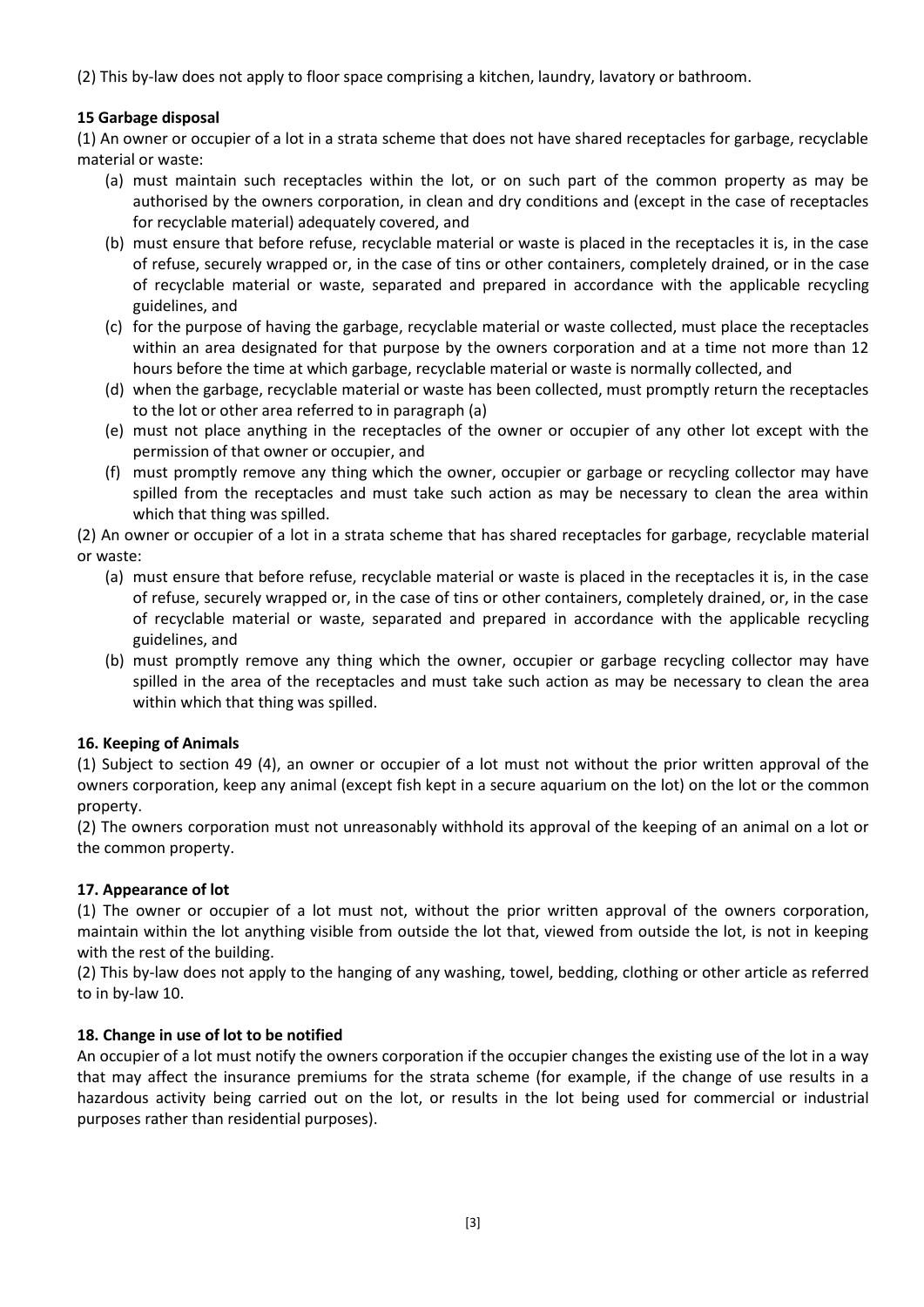# **19. Provision of amenities or services**

(1)The owners corporation may, by special resolution, determine to enter into arrangements for the provision of the following amenities or services to one or more of the lots, or to the owners or occupiers of one or more of the lots:

- (a) window cleaning,
- (b) garbage disposal and recycling services,
- (c) electricity, water or gas supply,
- (d) telecommunication services (for example, cable television).

(2) If the owners corporation makes a resolution referred to subclause (1) to provide an amenity or service to a lot or to the owner or occupier of a lot, it must indicate in the resolution the amount for which, or the conditions on which, it will provide the amenity or service.

**Note:** Section 111 of the Act provides that an owners corporation may enter into an agreement with an owner or occupier of a lot for the provision of amenities or services by it to the lot or to the owner or occupier.

## **20. Style Guide**

To ensure the architectural integrity of the building the original owner, on or about the date of registration of the strata plan, has arranged for the architect for the building to provide to the Owners Corporation a Style Guide relating to the building. The Owners Corporation may from time to time amend the Style Guide.

#### **21. Windows**

All window covering of a Lot including louvres, curtains or blinds when viewed from the exterior of the building must be in accordance with the Style Guide.

#### **22. Insect Screens**

An owner or occupier may install insect screens which face the exterior of the building so long as the screens are of an identical colour to the adjacent window frame.

## **23. Balconies**

23.1 An owner or occupier must not without the written consent of the Owners Corporation maintain any furniture on the balconies of a Lot unless the furniture complies with the requirements of the Style Guide. 23.2 An owner or occupier must not erect any privacy, sun or other screen on the balcony of a Lot except with the written approval of the Owners Corporation and unless that screen is in accordance with the requirements of the Style Guide.

## **24. Carspace enclosures**

An owner or occupier must not install any gate or door to the carspace relating to a Lot without the prior written consent of the Owners Corporation and unless that gate or door complies with the requirements of the Style Guide.

#### **25. Signage**

25.1 An owner or occupier must not erect "for sale", "for lease" or other signage within a Lot that it is visible from the outside of the Lot.

25.2 An owner or occupier must not erect "for sale", "for lease" or other signage on the common property without the written approval of the Owners Corporation. Subject to such approval, any signage must be erected in the garden area situated on the south-western corner of the common property. The owner or occupier must ensure that such signage is erected and removed without damage to the plants and landscaping within that garden area.

#### **Design Note**

The fitting out of the building, where it has an impact on the external appearance, should comply with the following design objectives to ensure that the quality and value of the building is preserved.

 The balconies define the outside form of the building. As the balustrades are generally transparent, the appearance of furniture on the balconies can have a significant impact. Anything on the balconies should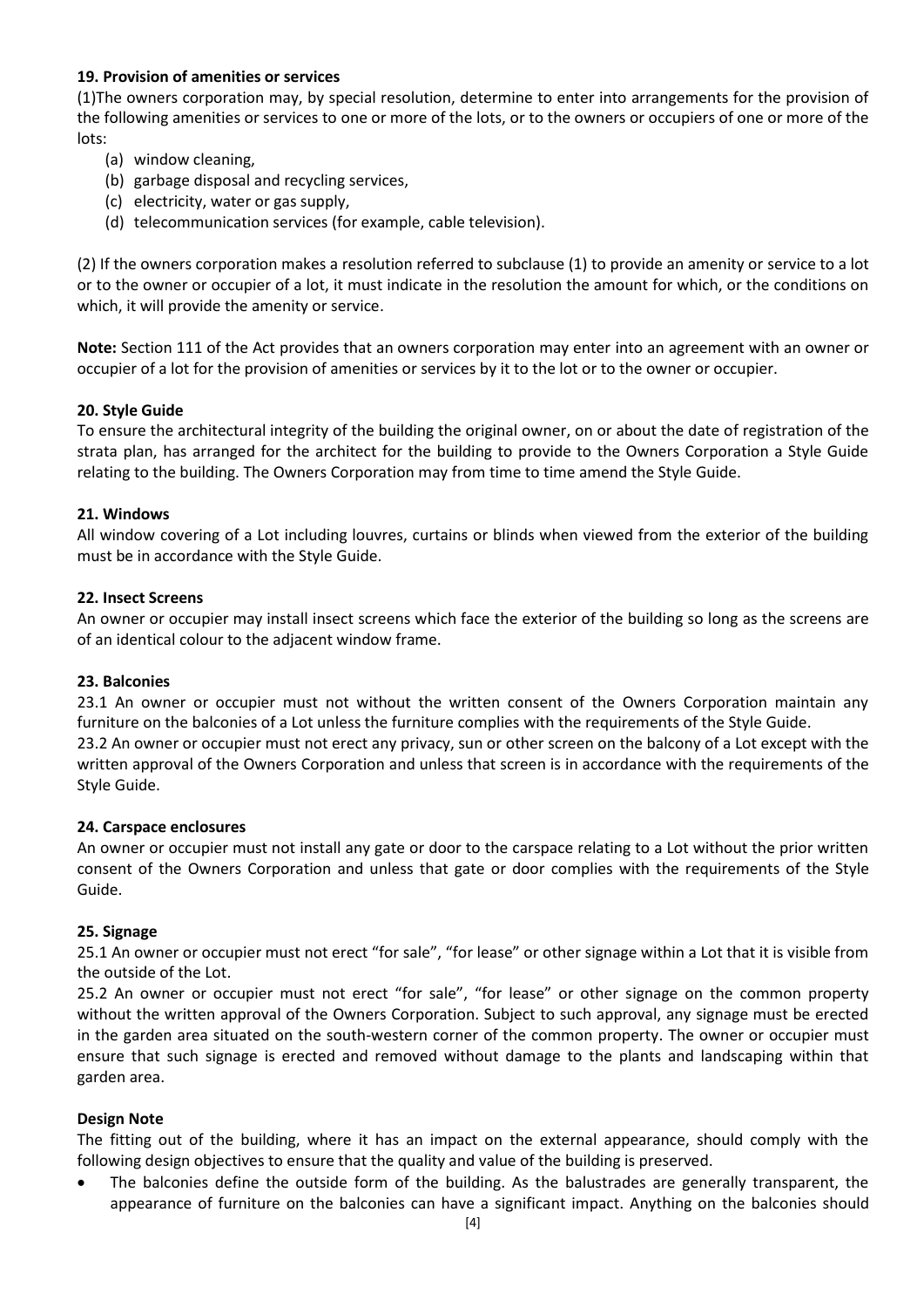maintain the quality and character of the building by being light in construction, framed in aluminum or similar material and simple and tidy in appearance. The use of heavy, dark coloured timber furniture, barbecues etc would be detrimental to the building. Similarly, balconies should not be used for clothes drying or other utility purpose where it is visible.

- For the reasons above, any solar or privacy screening proposed for the balconies should be limited to the ends of the balconies facing other units on the same floor and take the form of the screens used on the southern side of the building. The colour of the fabric and the colour and detail of the guides etc should match the existing blinds in all respects.
- The windows also form a major element of the appearance of the building. The glass tint and framing colour together with the shadowing of the balconies have been designed to create dark shadowed recesses to contrast with the bright color of the concrete frame to the balconies. To preserve this important element, the appearance of the curtains and blinds from the exterior should be as dark as practicable. Fabrics should be mid to dark toned and neutral in color on their external face.

Internally:

 In common areas such as the carpark, where individual owners have private facilities, any additions to the fabric of the building must maintain the features required by Building Code and other Authorities' requirements. They also need to be consistent in appearance for the benefit of all owners. Where approval is obtained for the installation of a garage door on a private parking area, the door and any surrounding structure are to match the color of the existing tilting door, ventilation is to be maintained in the form and area of the existing enclosed garage, and the detailed appearance is to be identical with the existing enclosure and door.

# **SPECIAL BY – LAW 1 - COMMON PROPERTY MEMORANDUM Resolved AGM 20.10.18**

| 1. | <b>Balcony and</b> | (a) columns and railings                                                                                   |
|----|--------------------|------------------------------------------------------------------------------------------------------------|
|    | courtyards         | (b) doors, windows and walls (unless the plan was registered before 1 July 1974 -                          |
|    |                    | refer to the registered strata plan)                                                                       |
|    |                    | balcony ceilings (including painting)<br>(c)                                                               |
|    |                    | (d) security doors, other than those installed by an owner after the registration of<br>the strata plan    |
|    |                    | (e) original tiles and associated waterproofing, affixed at the time of registration of<br>the strata plan |
|    |                    | common wall fencing, shown as a thick line on the strata plan<br>(f)                                       |
|    |                    | dividing fences on a boundary of the strata parcel that adjoin neighbouring land<br>(g)                    |
|    |                    | awnings within common property outside the cubic space of a balcony or<br>(h)                              |
|    |                    | courtyard                                                                                                  |
|    |                    | walls of planter boxes shown by a thick line on the strata plan<br>(i)                                     |
|    |                    | that part of a tree which exists within common property<br>(i)                                             |
|    | 2. Ceiling/Roof    | false ceilings installed at the time of registration of the strata plan (other than<br>(a)                 |
|    |                    | painting, which shall be the lot owner's responsibility)                                                   |
|    |                    | (b) plastered ceilings and vermiculite ceilings (other than painting, which shall be                       |
|    |                    | the lot owner's responsibility)                                                                            |
|    |                    | (c) guttering                                                                                              |
|    |                    | membranes<br>(d)                                                                                           |
| З. | <b>Electrical</b>  | (a) air conditioning systems serving more than one lot                                                     |
|    |                    | (b) automatic garage door opener, other than those installed by an owner after the                         |
|    |                    | registration of the strata plan and not including any related remote controller                            |
|    |                    | (c) fuses and fuse board in meter room                                                                     |
|    |                    | (d) intercom handset and wiring serving more than one lot                                                  |
|    |                    | (e) electrical wiring serving more than one lot                                                            |
|    |                    | (f)<br>light fittings serving more than one lot                                                            |

# **Owners corporation responsibilities for maintenance, repair or replacement**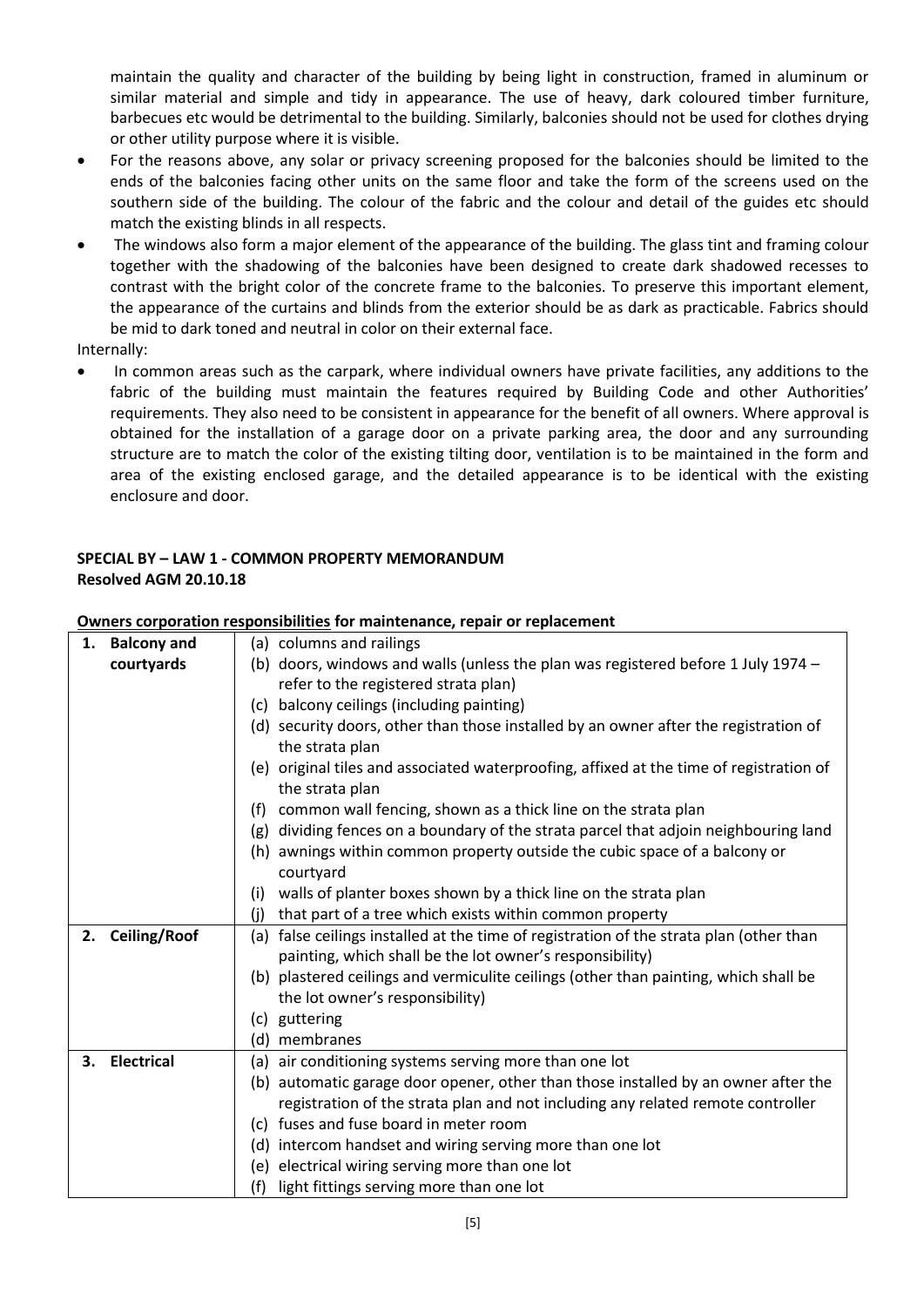| (g) power point sockets serving more than one lot<br>(h) smoke detectors whether connected to the fire board in the building or not (and<br>other fire safety equipment subject to the regulations made under the |  |
|-------------------------------------------------------------------------------------------------------------------------------------------------------------------------------------------------------------------|--|
| Environmental Planning and Assessment Act 1979)                                                                                                                                                                   |  |
| telephone, television, internet and cable wiring within common property walls<br>(i)                                                                                                                              |  |
| television aerial , satellite dish, or cable or internet wiring serving more than one<br>(i)                                                                                                                      |  |
| lot, regardless of whether it is contained within any lot or on common property                                                                                                                                   |  |
| (k) lifts and lift operating systems                                                                                                                                                                              |  |
| 4. Entrance door<br>(a) original door lock or its subsequent replacement                                                                                                                                          |  |
| (b) entrance door to a lot including all door furniture and automatic closer                                                                                                                                      |  |
| (c) security doors, other than those installed buy an owner after registration of the                                                                                                                             |  |
| strata plan                                                                                                                                                                                                       |  |
| 5. Floor<br>(a) original floorboards or parquetry flooring affixed to common property floors                                                                                                                      |  |
| (b) mezzanines and stairs within lots, if shown as a separate level in the strata plan                                                                                                                            |  |
| (c) original floor tiles and associated waterproofing affixed to common property                                                                                                                                  |  |
| floors at the time of registration of the strata plan                                                                                                                                                             |  |
| (d) sound proofing floor base (e.g. magnesite), but not including any sound proofing                                                                                                                              |  |
| installed by an owner after the registration of the strata plan                                                                                                                                                   |  |
| General<br>6.<br>(a) common property walls                                                                                                                                                                        |  |
| (b) the slab dividing two storeys of the same lot, or one storey from an open space                                                                                                                               |  |
| roof area e.g. a townhouse or villa (unless the plan was registered before 1 July                                                                                                                                 |  |
| 1974 – refer to the registered strata plan)                                                                                                                                                                       |  |
| (c) any door in a common property wall (including all original door furniture)                                                                                                                                    |  |
| (d) skirting boards, architraves and cornices on common property walls (other than                                                                                                                                |  |
| painting which shall be the lot owner's responsibility)                                                                                                                                                           |  |
| (e) original tiles and associated waterproofing affixed to the common property                                                                                                                                    |  |
| walls at the time of registration of the strata plan                                                                                                                                                              |  |
| ducting cover or structure covering a service that serves more than one lot or<br>(f)                                                                                                                             |  |
| the common property                                                                                                                                                                                               |  |
| (g) ducting for the purposes of carrying pipes servicing more than one lot                                                                                                                                        |  |
| (h) exhaust fans outside the lot                                                                                                                                                                                  |  |
| hot water service located outside of the boundary of any lot or where that<br>(i)                                                                                                                                 |  |
| service serves more than one lot                                                                                                                                                                                  |  |
| letter boxes within common property<br>(i)                                                                                                                                                                        |  |
| swimming pool and associated equipment<br>(k)                                                                                                                                                                     |  |
| gym equipment<br>(1)                                                                                                                                                                                              |  |
| 7. Parking/Garage<br>(a) carports, other than those within the cubic space of a lot and referred to in the                                                                                                        |  |
| strata plan, or which have been installed by and owner after registration of the                                                                                                                                  |  |
| strata plan                                                                                                                                                                                                       |  |
| (b) electric garage door opener (motor and device) including automatic opening                                                                                                                                    |  |
| mechanism which serves more than one lot                                                                                                                                                                          |  |
| (c) garage doors, hinge mechanism and lock, if shown by a thick line on the strata                                                                                                                                |  |
| plan or if outside the cubic space of the lot                                                                                                                                                                     |  |
| (d) mesh between parking spaces, if shown by a thick line on the strata plan                                                                                                                                      |  |
| 8. Plumbing<br>(a) floor drain or sewer in common property                                                                                                                                                        |  |
| (b) pipes within common property wall, floor or ceiling                                                                                                                                                           |  |
| main stopcock to unit<br>(c)                                                                                                                                                                                      |  |
| (d) storm water and on-site detention systems below ground<br>Windows                                                                                                                                             |  |
|                                                                                                                                                                                                                   |  |
| (a) windows in common property walls, including window furniture, sash cord and<br>9.                                                                                                                             |  |
| window seal                                                                                                                                                                                                       |  |
| (b) insect-screens, other than those installed by an owner after the registration of                                                                                                                              |  |
| the strata plan<br>(c) original lock or other lock if subsequently replacement by the owners                                                                                                                      |  |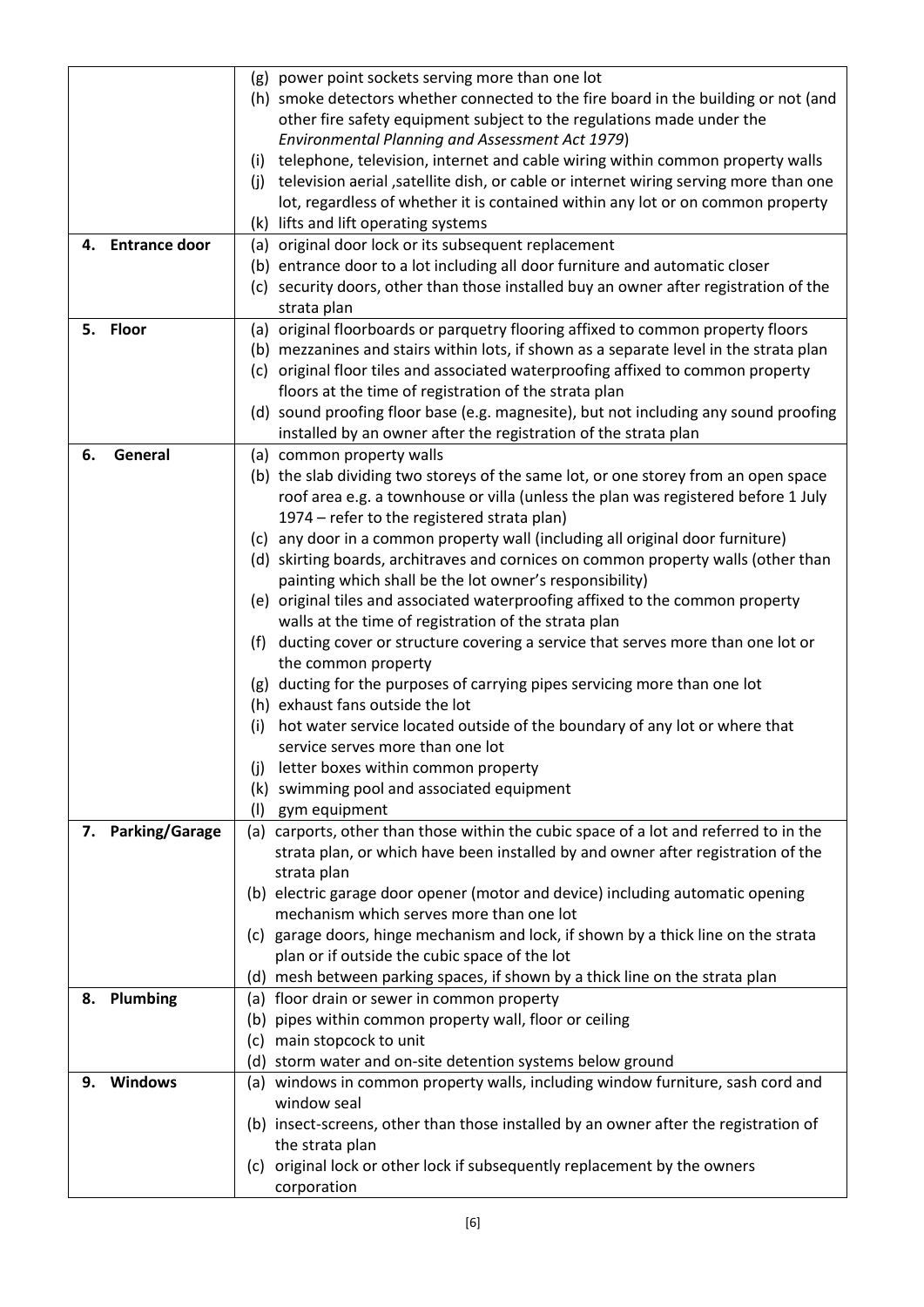# **Lot owner responsibilities for maintenance, repair or replacement.**

| 1. | <b>Balcony &amp;</b>  | awnings, decks, pergola, privacy screen, louvres, retaining walls, planter walls,<br>(a)                                                                  |
|----|-----------------------|-----------------------------------------------------------------------------------------------------------------------------------------------------------|
|    | Courtyards            | steps or other structures within the cubic space of a balcony or courtyard and                                                                            |
|    |                       | not shown as common property on the strata plan                                                                                                           |
|    |                       | (b) that part of a tree within the cubic space of a lot                                                                                                   |
| 2. | <b>Ceiling/Roof</b>   | (a) false ceilings inside the lot installed by an owner after the registration of the                                                                     |
|    |                       | strata plan                                                                                                                                               |
| 3. | <b>Electrical</b>     | (a) air conditioning systems, whether inside or outside of a lot, which serve only that                                                                   |
|    |                       | lot                                                                                                                                                       |
|    |                       | (b) fuses and fuse boards within the lot and serving only that lot                                                                                        |
|    |                       | (c) in-sink food waste disposal systems and water filtration systems                                                                                      |
|    |                       | (d) electrical wiring in non-common property walls within a lot and serving only that                                                                     |
|    |                       | lot<br>(e) light fittings, light switches and power point sockets within the lot serving only                                                             |
|    |                       | that lot                                                                                                                                                  |
|    |                       | telephone, television, internet and cable wiring within non-common property<br>(t)                                                                        |
|    |                       | walls and serving only that lot                                                                                                                           |
|    |                       | (g) telephone, television, internet and cable service and connection sockets                                                                              |
|    |                       | (h) intercom handsets serving one lot and associated wiring located within non-                                                                           |
|    |                       | common walls                                                                                                                                              |
| 4. | <b>Entrance door</b>  | (a) door locks additional to the original lock (or subsequent replacement of the                                                                          |
|    |                       | original lock)                                                                                                                                            |
|    |                       | (b) keys, security cards and access passes                                                                                                                |
| 5. | <b>Floor</b>          | (a) floor tiles and any associated waterproofing affixed by an owner after the                                                                            |
|    |                       | registration of the strata plan                                                                                                                           |
|    |                       | (b) lacquer and staining on surface of floorboards or parquetry flooring                                                                                  |
|    |                       | (c) internal carpeting and floor coverings, unfixed floating floors                                                                                       |
|    |                       | (d) mezzanines and stairs within lots that are not shown or referred to in the strata                                                                     |
| 6. | General               | plan                                                                                                                                                      |
|    |                       | (a) internal (non-common property) walls<br>(b) paintwork inside the lot (including ceiling and entrance door)                                            |
|    |                       | built-in wardrobes, cupboards, shelving<br>(c)                                                                                                            |
|    |                       | (d) dishwasher                                                                                                                                            |
|    |                       | (e) stove                                                                                                                                                 |
|    |                       | (f) washing machine and clothes dryer                                                                                                                     |
|    |                       | hot water service exclusive to a single lot (whether inside or outside of the cubic<br>(g)                                                                |
|    |                       | space of that lot)                                                                                                                                        |
|    |                       | (h) internal doors (including door furniture)                                                                                                             |
|    |                       | skirting boards and architraves on non-common property walls<br>(i)                                                                                       |
|    |                       | tiles and associated waterproofing affixed to non-common property walls<br>(i)                                                                            |
|    |                       | letterbox within a lot<br>(k)                                                                                                                             |
|    |                       | pavers installed within the lot's boundaries<br>(1)                                                                                                       |
|    |                       | (m) ducting cover or structure covering a service that serves a single lot                                                                                |
| 7. | <b>Parking/Garage</b> | (a) garage door remote controller                                                                                                                         |
|    |                       | (b) garage doors, hinge mechanism and lock where the lot boundary is shown as a                                                                           |
|    |                       | thin line on the strata plan and the door is inside the lot boundary<br>(c) light fittings inside the lot where the light is used exclusively for the lot |
|    |                       | (d) mesh between parking spaces where shown as thin line, dotted line or no line on                                                                       |
|    |                       | the strata plan (this will be treated as a dividing fence to which the Dividing                                                                           |
|    |                       | Fences Act 1991 applies)                                                                                                                                  |
| 8. | Plumbing              | (a) pipes, downstream of any stopcock, only serving that lot and not within any                                                                           |
|    |                       | common property wall                                                                                                                                      |
|    |                       | (b) pipes and 'S' bend beneath sink, laundry tub or hand basin                                                                                            |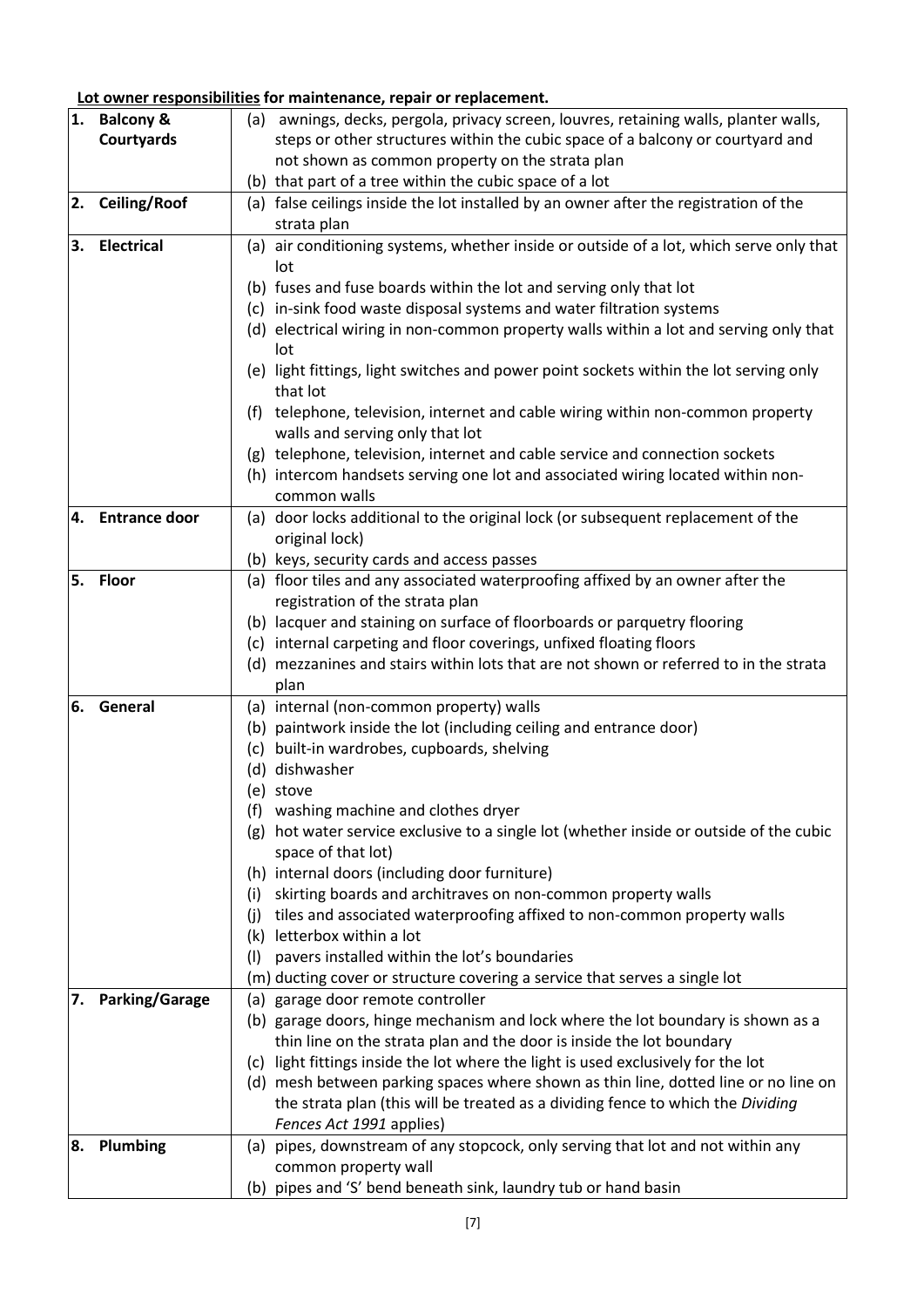|                       | (c) sink, laundry tub and hand basin                                              |
|-----------------------|-----------------------------------------------------------------------------------|
|                       | (d) toilet bowl and cistern                                                       |
|                       | (e) bath                                                                          |
| (f)                   | shower screen                                                                     |
| (g)                   | bathroom cabinet and mirror                                                       |
|                       | (h) taps and associated hardware                                                  |
| <b>Windows</b><br>19. | (a) window cleaning-interior and exterior surfaces (other than those which cannot |
|                       | safely be accessed by the lot owner or occupier)                                  |
|                       | (b) locks additional to the original (or any lock replaced by an owner)           |
| (c)                   | window lock keys                                                                  |

# **SPECIAL BY- LAW 2- STRATA COMMITTEE TO APPROVE MINOR RENOVATIONS Resolved EGM 17.4.19**

# Minor Renovations by Owners

Pursuant to **Section 110 (6) (b)** of the *Strata Schemes Management Act 2015* the Owners Corporation of SP 75226 delegate its functions under this section to the strata committee without requiring a general meeting, ensuring adherence to the following parts of Section 110 of the Strata Schemes Management Act:

- (2) The approval may be subject to reasonable conditions imposed by the owners corporation and cannot be unreasonably withheld by the owners corporation.
- (3) **"Minor renovations"** include but are not limited to work for the purposes of the following:
	- (a) renovating a kitchen,
	- (b) changing recessed light fittings,
	- (c) installing or replacing wood or other hard floors,
	- (d) installing or replacing wiring or cabling or power or access points,
	- (e) work involving reconfiguring walls,
	- (f) any other work prescribed by the regulations for the purposes of this subsection.
- (4) Before obtaining the approval of the owners corporation, an owner of a lot must give written notice of proposed minor renovations to the owners corporation, including the following:
	- (a) details of the work, including copies of any plans,
	- (b) duration and times of the work,
	- (c) details of the persons carrying out the work, including qualifications to carry out the work,
	- (d) arrangements to manage any resulting rubbish or debris.
- (5) An owner of a lot must ensure that:
	- (a) any damage caused to any part of the common property by the carrying out of minor renovations by or on behalf of the owner is repaired, and
	- (b) the minor renovations and any repairs are carried out in a competent and proper manner.

The Managing Agent be authorised to affix the common seal of the Owners Corporation in accordance with section 273 of the *Strata Schemes Management Act 2015* on the notification to change to the by-laws and organise lodgment in accordance with section 141 (2) of the *Strata Schemes Management Act 2015* at the Registrar-General's Office.

# **SPECIAL BY-LAW 3 – Lot 21 Works**

## **Resolved AGM 19.10.19**

(1) This Common Property Rights By-law confers on the Owner Rights of Exclusive Use to part of the common property and Special Privileges to perform Works on the common property for the benefit of that Owner, and assigns responsibility for the repair and maintenance of the part of the common property for which the Rights of Exclusive Use are conferred and Works undertaken, in accordance with the conditions in this Common Property Rights By-law.

## **Defined Terms and Interpretation**

- (2) "**Lot**" is lot 21 on the strata scheme.
- (3) "**Owner**" means the owner or owners of the Lot from time to time on strata plan no.75226.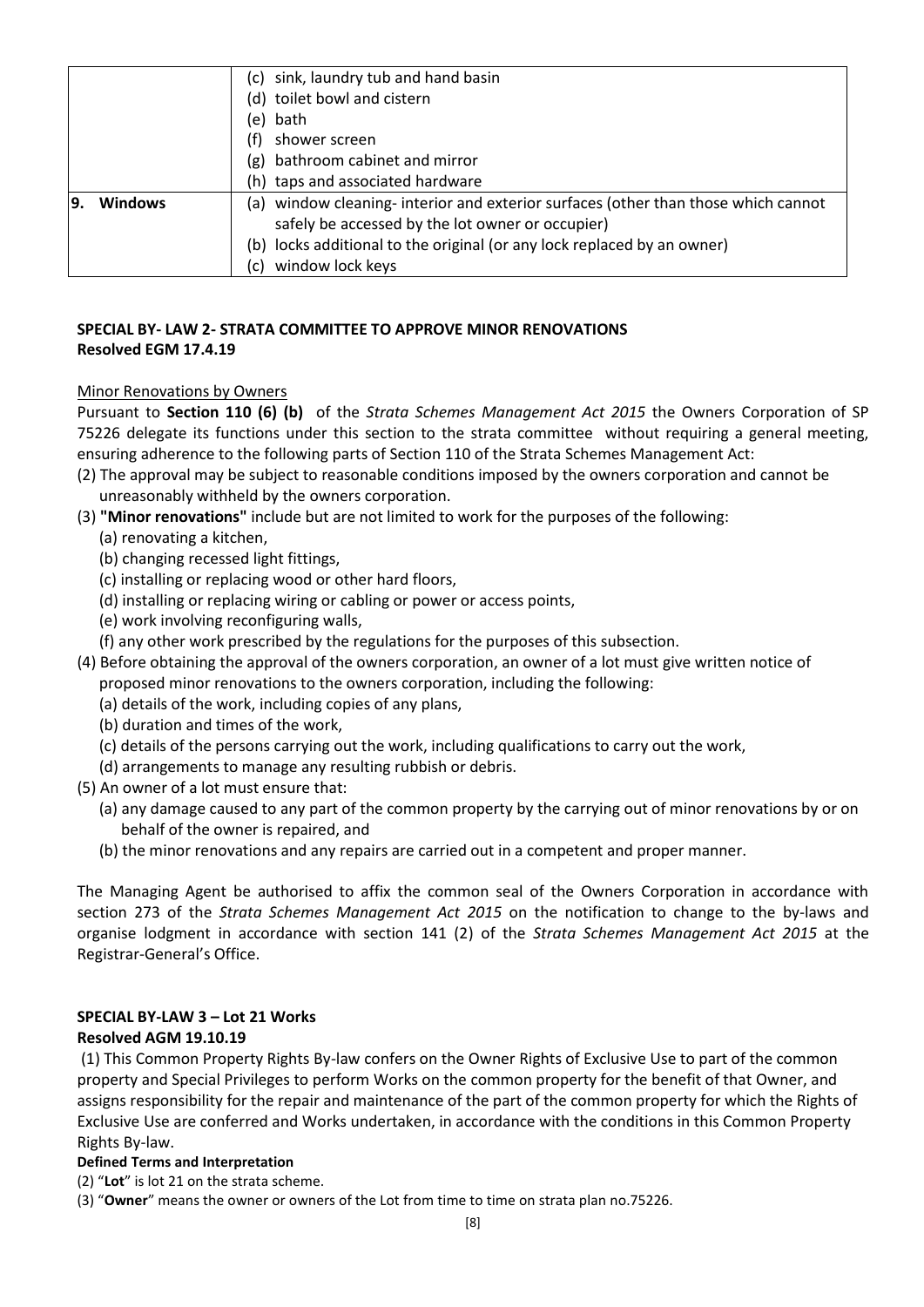(4) "**Rights of Exclusive Use**" means the rights to exclusively use part of the common property affected by the Works undertaken by the Owner as shown in the *Development Application Drawings and Specifications* prepared by *RGR Design*, **attached** to this Common Property Rights By-law and marked "**Annexure A**".

(5) "**Cosmetic Works**" means aesthetic works as defined in section 109 of the Act and under any relevant by-law applicable to the scheme, which affect common property and do not require the consent of the Owners Corporation.

(6) "**Minor Renovations**" means work items as defined in section 110 of the Act*,* under Regulation 28 of the *Strata Schemes Management Regulations 2016* and pursuant to any Minor Renovations By-law applicable to the scheme.

(7) "**Special Privileges**" means the privilege to alter and add to the common property by performing Works that affect the common property, which include Cosmetic Works and/or Minor Renovations.

(8) "Works" means the alterations and additions, performed by the Owner (at the Owner's expense and to remain the Owner's fixture) as detailed below and in the *Development Application Drawings and Specifications* prepared by *RGR Design*, attached to this Common Property Rights By-law and marked "Annexure A":

(a) **Demolition/Removal of the existing bedroom one ensuite eastern external wall and part northeastern corner wall of bedroom one. This change shall be signed off by a Structural Engineer.** 

**(b) Installation of glazing to the walls removed, including one 2400MM glass and aluminum sliding access door, one 500MM wide double hung window (in bedroom one) with fixed glass end and corner panels to the south eastern corner. All aluminum, glazing, window and door are to match existing. It is noted that no alteration to the current buildings integral support structure is required.** 

**(c) Construction of one new wet area toilet amenity at the roof balcony level, consisting of a toilet suite and hand wash basin. The new amenity will sit beneath the existing building's eave line on the southern side of the existing bedroom one ensuite.** 

**(d) Installation of an externally opening waterproof aluminum and glass doorway to provide access to the proposed new wet area toilet amenity. Cladding of the remaining external walls will match the existing building cladding system. It is noted that no alteration to the current buildings integral support structure is required.** 

**(e) Modification of the existing bedroom one and bedroom two balcony sliding door sets as shown in the** *Development Application Drawings and Specifications* **prepared by** *RGR Design***. Proposed adjustments to maintain balcony access to bedroom two and provide new balcony access to proposed study/bedroom three.** 

**(f) Repositioning of the existing bedroom one ensuite (to be relocated in the current laundry site) and renovating the new bedroom one ensuite, including re-tiling walls and floors, re-waterproofing to Australian Standards and installation of new fixtures, fittings and accessories. Existing plumbing connections to be used.** 

**(g) Installation of new fully functional laundry cupboards to be allocated on both levels one and two of the Lot.** 

**(h) Installation of three proposed roof skylights. One to serve the proposed new bedroom one ensuite and two above the existing open void area, serving both level one and two on the Lot. It is noted that no alteration to the current buildings integral support structure is required, however the current roof sheeting will necessitate change. This change shall be designed and signed off by a Structural Engineer.** 

**(i) Removal of the existing stairs from levels ten to eleven and a new steel and timber tread staircase be installed in the same location. The alternate layout will change both current landing positions and will be of a more open appearance.** 

**(j) Installation of five external electric blinds. Two blinds are proposed to be installed at bedroom one's eastern glazed wall. Three blinds are proposed on the level ten balcony. The awnings will be LUXAFLEX EVO STC or equal and are to match the existing building colour scheme and glazing elements.** 

**(k) Installation of a proposed external spa pool at the roof balcony level. The pool will be a Votex Mercury Gypsum Grey 820, five-person seating, 1000 litre capacity with a weight of 1292 KG (full). Dimensions are: 2.0 X 2.0 X 0.92. A Structural Engineer is to confirm that existing structure will not be compromised by the spa installation.** 

**(l) Installation of ducted air conditioning throughout the Lot. The external unit motor is proposed to sit on the roof top balcony, external of the existing plantroom which is situated between P1 and P2. Sound proofing is to be installed to ensure quite operation of the unit.** 

**(m) Refurbishment and replacement of other ground floor bathroom, kitchen, laundry, and floor coverings, including re-waterproofing of wet areas where required and replacement of fixtures, fittings and accessories.** 

(9) In this Common Property Rights By-law, unless the context otherwise requires:

- (a) headings do not affect the interpretation of this Common Property Rights By-law;
- (b) words importing the singular include the plural and vice versa;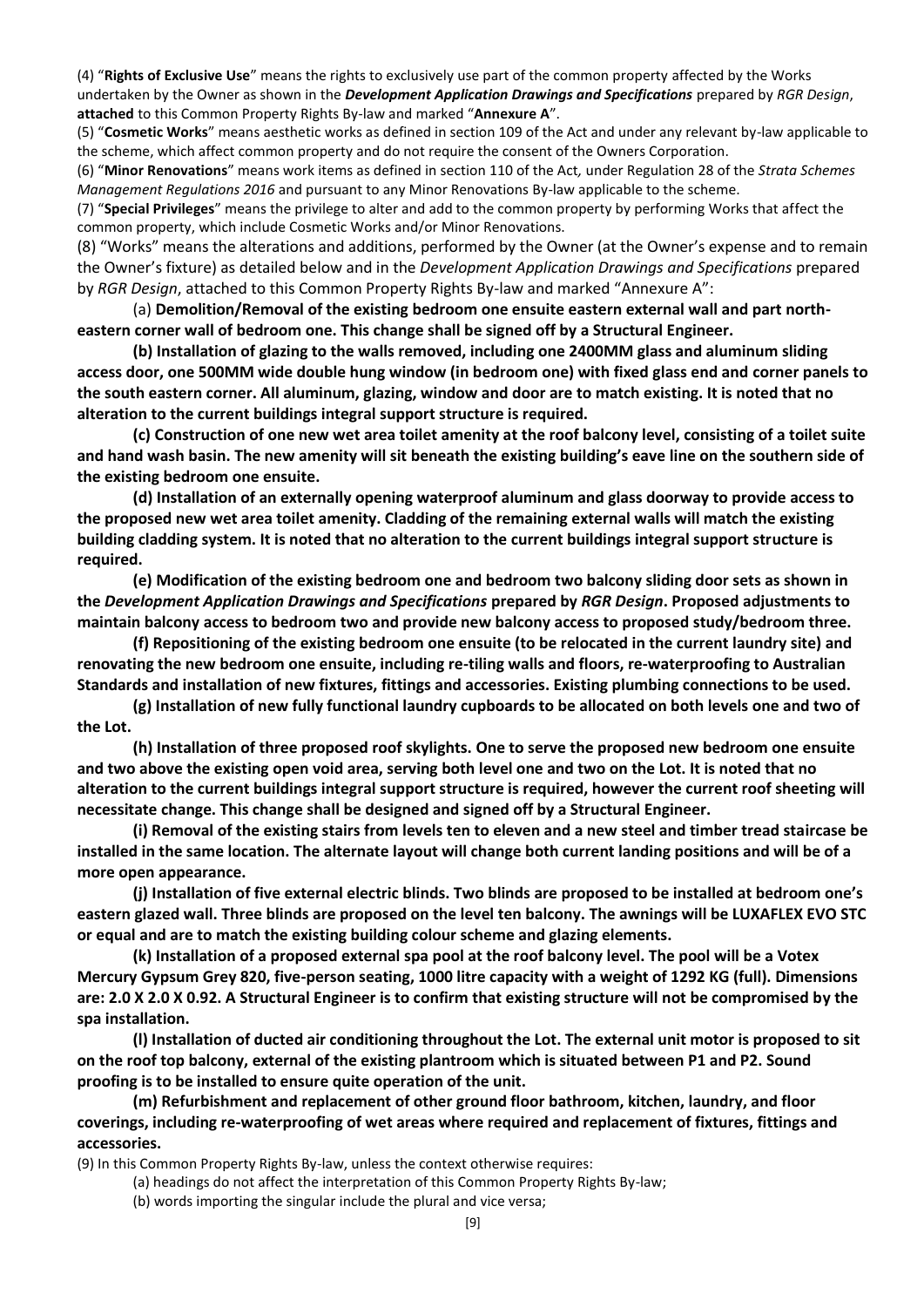(c) words importing a gender include any gender;

- (d) words defined in the Act have the meaning given to them in the Act; and
- (e) references to legislation includes references to amending and replacing legislation.

(10) This Common Property Rights By-law applies in conjunction with any existing relevant by-laws of the scheme, however to the extent of any inconsistency with the existing registered by-laws, this Common Property Rights By-law prevails.

#### **Grant of Rights of Exclusive Use and Special Privileges**

(11) On the conditions set out in this Common Property Rights By-law, the Owners Corporation provides its consent for the Rights of Exclusive Use and Special Privileges granted to the Owner.

### **CONDITIONS**

## **Before undertaking Works**

#### **Planning, Approvals and Certificates**

(12) The Owner must, if required by law, obtain written approval for the Works from the relevant consent authority under the *Environmental Planning and Assessment Act 1979* and any other relevant statutory authority whose requirements apply to performance of the Works.

(13) The Owner must, if required by law, obtain a construction certificate for the Works under Part 4A of the *Environmental Planning and Assessment Act 1979* and any other documents or certificates which are required to permit the Works prior to commencement, providing those documents or certificates to the Owners Corporation.

#### **Development Application**

(14) The Owners Corporation authorises the Strata Managing Agent to affix the common seal of the Owners Corporation on the Development Application to the local authority in respect of the Works to be undertaken on the Lot in accordance with this by-law.

(15) The Owner must provide the Owners Corporation with documentation of any alteration and / or addition to the Works as required by the local authority or any other statutory authority.

#### **Specification of Works**

(16) The Owner must submit to the Owners Corporation any documents reasonably required by the Owners Corporation relating to the performance of the Works prior to commencing the Works, including but not limited to:

(a) a preliminary report from a structural engineer, certifying that the Works will not affect the structural integrity of the building;

(b) further specifications of the Works;

(c) details of the contractor performing the Works; and

(d) copy of the certificate of currency for the all-risk insurance policy of the principal contractor to be engaged on

the Works which must include evidence of public liability cover of not less than \$10,000,000.00 in respect of any claim.

#### **Carrying out the Works**

## **Hours of Works**

(17) The Owner must perform the Works as prescribed by the local authority or during such other times as may be approved by the Owners Corporation.

#### **Compliance with Codes**

(18) The Owner performing the Works must comply with all directions, orders and requirements of all relevant statutory authorities and must ensure and be responsible for compliance with such directions, orders and requirements by the Owner's servants, agents and contractors.

(19) The Owner performing the Works must ensure compliance with the standards as set out in the Building Code of Australia (BCA) or any other standards as required by the Owners Corporation, current at the time the Works are undertaken. **General Conditions** 

(20) When performing the Works, the Owner must:

(a) ensure that the Works are performed in accordance with the drawings and specifications approved by the Owners Corporation and the local authority (if relevant).

(b) ensure that duly licensed and insured contractors complete the Works in a proper and workmanlike manner.

(c) must transport all construction materials, equipment, debris and other material, in the manner reasonably directed by the Owners Corporation.

(d) ensure the Works be undertaken in such a way as to cause minimum disturbance or inconvenience to the lots or their occupiers and owners.

(e) keep all areas of the building outside their Lot clean and tidy throughout the performance of the Works.

(f) repair promptly any damage caused or contributed to by Works, including damage to the property of the Owners Corporation and the property of the owner or occupier of another Lot in the strata scheme.

## **After Completion of the Works**

(21) Immediately upon completion of the Works, the Owner must restore all other parts of the common property affected by the Works as nearly as possible to the state they were in immediately before the Works.

(22) If required by the Owners Corporation, the Owner must deliver to the Owners Corporation (at the Owner's cost) the following documents: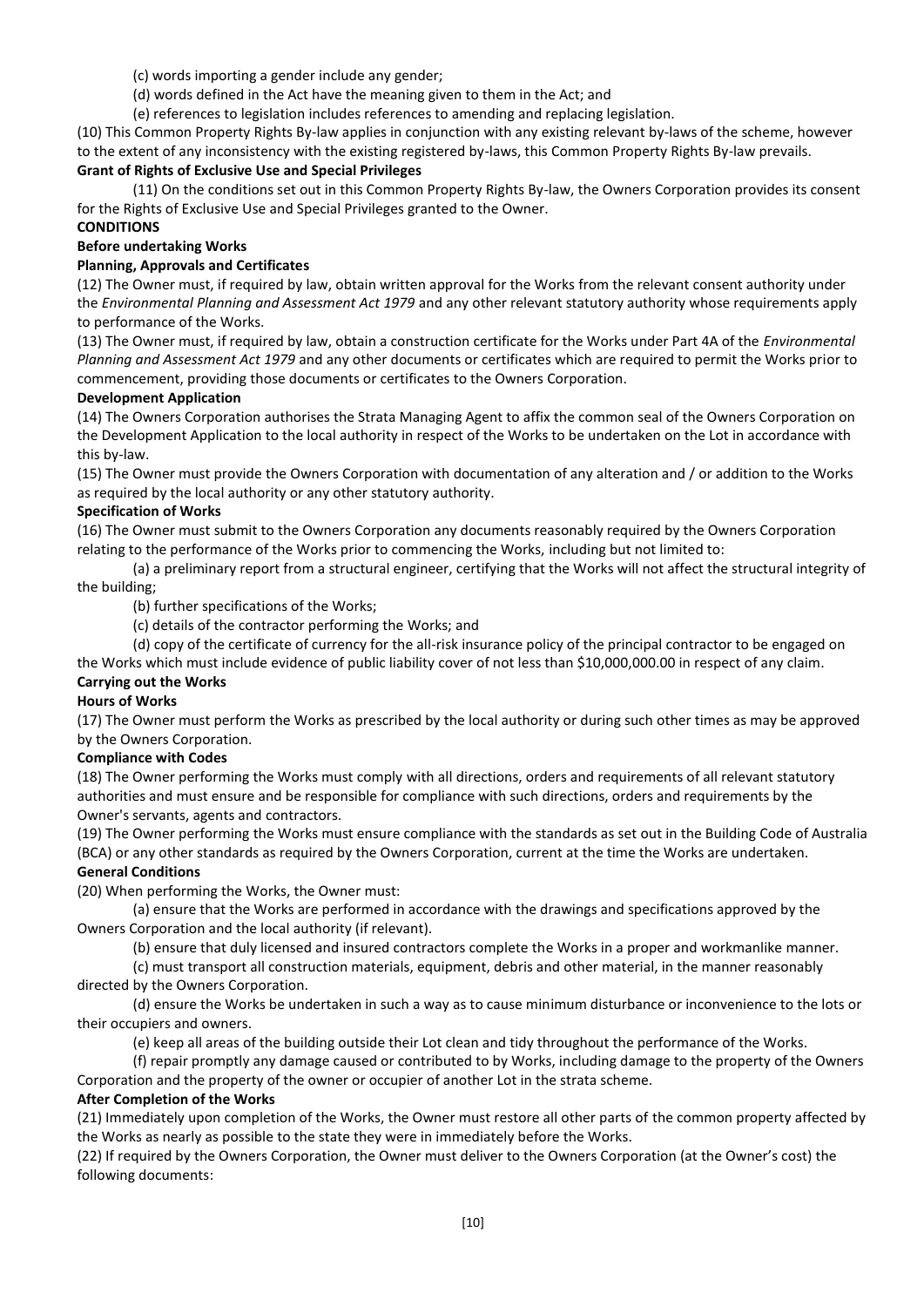(a) a post completion report from a structural engineer, certifying that the Works do not affect the structural integrity of the building, such certification to be in favour of the Owners Corporation;

(b) a certificate from a waterproofing expert approved by the Owners Corporation, providing a warranty for the waterproofing works undertaken, such certification to be in favour of the Owners Corporation; and

(c) any other document reasonably required by the Owners Corporation in respect of the Works to be undertaken. **Owner's Enduring Rights and Obligations** 

#### **Maintenance and Repair**

(23) The Owner must, at the Owner's expense:

(a) properly maintain the Works and keep them in a state of good and serviceable repair and when necessary renew or replace any fixtures or fittings comprised in the Works; and

(b) properly maintain the common property altered by the Works, or which the Works shall be added to, that rights of exclusive use are conferred, in a state of good and serviceable repair, and when necessary renew or

statutory authorities and must ensure and be responsible for compliance with such directions, orders and requirements by the Owner's servants, agents and contractors.

(24) If the Owner removes the Works or any part of the Works made under this by-law, the Owner must at the Owner's own expense, restore and reinstate the common property as close to its original condition as possible.

### **Liability and Indemnity**

(25) The Owner indemnifies the Owners Corporation against –

(a) any legal liability, loss, claim or proceedings in respect of any injury, loss or damage to the common property, to other property or person to the extent that such injury, loss or damage arises from or in relation to the use of the Works and common property altered by the Works, or which the Works shall be added;

(b) any amount payable by way of increased insurance premiums by the Owners Corporation as a direct result of use of the Works and common property altered by the Works, or which the Works shall be added; and

(c) any amount payable by way of increased fire safety compliance or local authority requirements as a direct result of the use of the Works and common property altered by the Works, or which the Works shall be added.

(26) To the extent that **section 106(3)** of the Act is applicable, the Owners Corporation determines it is inappropriate for the Owners Corporation to maintain, renew, replace or repair the Works performed under this by-law.

#### **Repair of Damage**

(27) The Owner must, at the Owner's expense, make good any damage to the common property caused as a result of the Works no matter when such damage may become evident.

(28) Any loss and damage suffered by the Owners Corporation as a result of the Owner using the common property altered by the Works, or which the Works shall be added, and / or performing and using the Works, including failure to maintain, renew, replace or repair the Works as required under this by-law, may be recovered from the Owner as a debt due to the Owners Corporation on demand with interest at the rate of 10% per annum until the debt is paid.

#### **Breach of By-law**

(29) The Owners Corporation reserves the right to replace or rectify the Works or remediate any loss or damage to the common property of the Owners Corporation caused by the Owner's breach of the conditions in this by-law, if that breach is not rectified within 30 days of service of a written notice from the Owners Corporation requiring rectification of that breach. **Costs of this By-Law** 

(30) The Owner must pay all of the reasonable costs of the Owners Corporation incurred in connection with the passing and registration of this by-law. The Owners Corporation may refuse to execute any document relating to the registration of this by law until such time as the Owner pays those costs.

#### **SPECIAL BY-LAW 4 – Lot 19 Works – Bathroom Renovation**

### **Resolved EGM 19.5.20**

(1) This Common Property Rights By-law confers on the Owner Special Privileges to perform Works on their Lot and so much of the common property that is necessary for the benefit of that Owner and assigns responsibility for the repair and maintenance of the Works undertaken in accordance with the conditions in this Common Property Rights By-law.

#### **Defined Terms and Interpretation**

- (2) "**Act**" is the *Strata Schemes Management Act 2015*.
- (3) "**Lot**" is lot 19 on the strata scheme.
- (4) "**Owner**" means the owner or owners of the Lot from time to time on strata plan no.75226.
- (5) "**Cosmetic Works**" means aesthetic works as defined in section 109 of the Act and under any relevant by-law applicable to the scheme, which affect common property and do not require the consent of the Owners Corporation.
- (6) "**Minor Renovations**" means work items as defined in section 110 of the Act*,* under Regulation 28 of the *Strata Schemes Management Regulation 2016* and pursuant to any Minor Renovations By-law applicable to the scheme.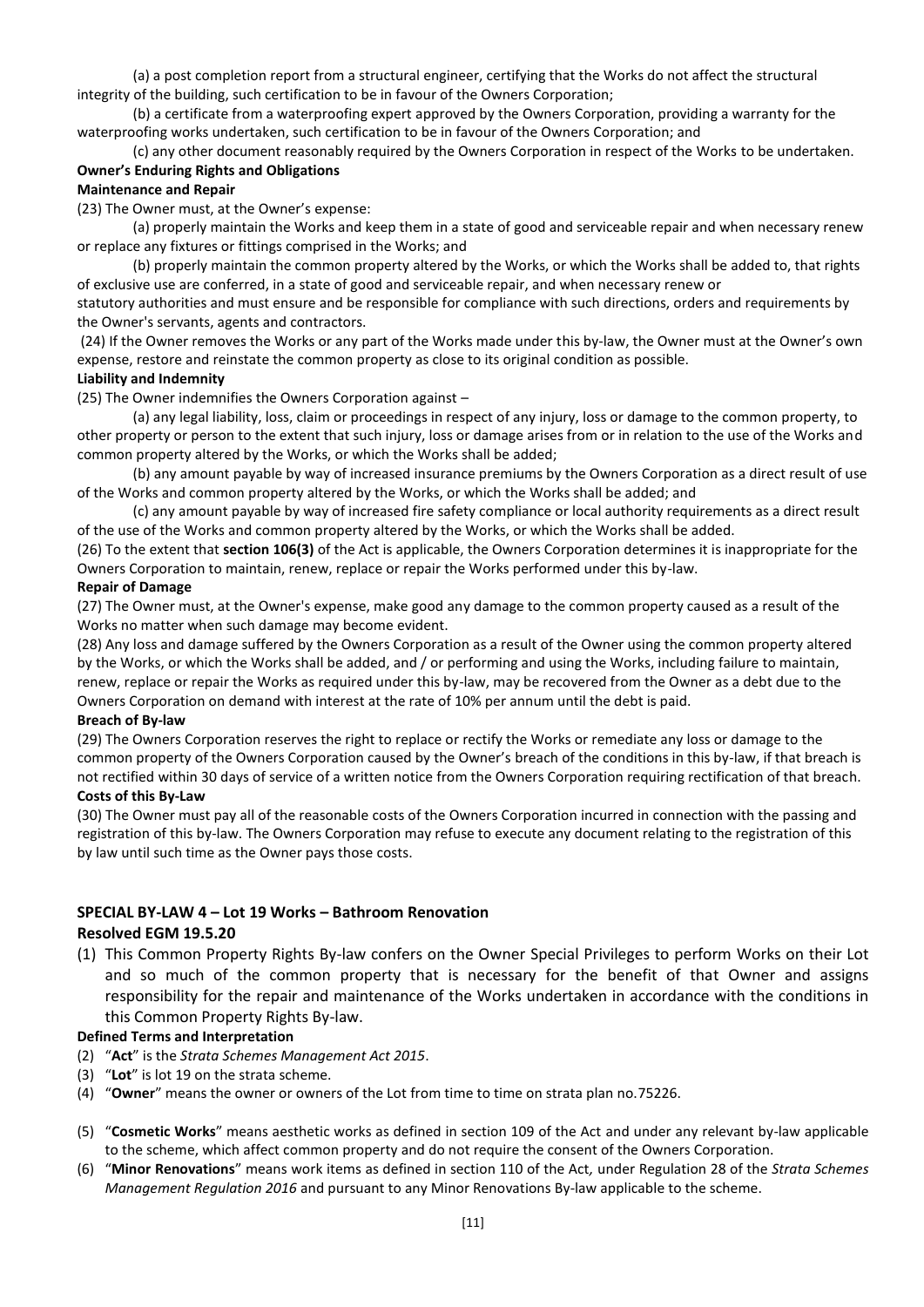- (7) "**Special Privileges**" means the privilege to alter and add to the common property by performing Works that affect the common property, which include Cosmetic Works and/or Minor Renovations.
- (8) "**Works**" means the alterations and additions, including Minor Renovations, performed by the Owner (at the Owner's expense and to remain the Owner's fixture) to renovate the bathroom as detailed below:
	- **(a) Demolish entire bathroom back to framed walls**
	- **(b) Demolish existing tile floor back to existing slab**
	- **(c) Install new plumbing, electrical, and waterproofing to Australian Standards**
	- **(d) Install new tiles to walls and floors (floor to ceiling)**
	- **(e) Install 2 x wall niche (1 in shower and 1 next to vanity)**
	- **(f) Install new fixtures, fittings and accessories, including floating 1200mm vanity with drawers, double towel rail, toilet roll holder, hand towel ring, tile insert floor waste x 2, vanity mixer, shower mixer, rain head wall mount for shower, glass shower enclosure 1m x 1m, 1200mm x 800mm frameless mirror and new rimless toilet**

#### **(g) Install new 90mm cornice and replace skirting opposite bathroom wall due to damage**

- (9) In this Common Property Rights By-law, unless the context otherwise requires:
	- (a) headings do not affect the interpretation of this Common Property Rights By-law;
	- (b) words importing the singular include the plural and vice versa;
	- (c) words importing a gender include any gender;
	- (d) words defined in the Act have the meaning given to them in the Act; and
	- (e) references to legislation includes references to amending and replacing legislation.
- (10) This Common Property Rights By-law applies in conjunction with any existing relevant by-laws of the scheme, however to the extent of any inconsistency with the existing registered by-laws, this Common Property Rights By-law prevails.

## **Grant of Special Privileges**

(11) On the conditions set out in this Common Property Rights By-law, the Owners Corporation provides its consent for the Special Privileges granted to the Owner.

#### **CONDITIONS**

#### **Before undertaking Works**

#### **Planning, Approvals and Certificates**

- (12) The Owner must, if required by law, obtain written approval for the Works from the relevant consent authority under the Environmental Planning and Assessment Act 1979 and any other relevant statutory authority whose requirements apply to performance of the Works.
- (13) The Owner must, if required by law, obtain a construction certificate for the Works under Part 4A of the *Environmental Planning and Assessment Act 1979* and any other documents or certificates which are required to permit the Works prior to commencement, providing those documents or certificates to the Owners Corporation.

#### **Specification of Works**

- (14) The Owner must submit to the Owners Corporation any documents reasonably required by the Owners Corporation relating to the performance of the Works prior to commencing the Works, including but not limited to:
	- (a) further specifications of the Works;
	- (b) details of the contractor performing the Works; and
	- (c) copy of the certificate of currency for the all-risk insurance policy of the principal contractor to be engaged on the Works which must include evidence of public liability cover of not less than \$10,000,000.00 in respect of any claim.

## **Carrying out the Works**

#### **Hours of Works**

(15) The Owner must perform the Works as prescribed by the local authority, or during such other times as may be approved by the Owners Corporation.

#### **Compliance with Codes**

- (16) The Owner performing the Works must comply with all directions, orders and requirements of all relevant statutory authorities and must ensure and be responsible for compliance with such directions, orders and requirements by the Owner's servants, agents and contractors.
- (17) The Owner performing the Works must ensure compliance with the standards as set out in the National Construction Code (NCC) or any other standards as required by the Owners Corporation, current at the time the Works are undertaken.

#### **General Conditions**

- (18) When performing the Works, the Owner must:
	- (a) ensure that the Works are performed in accordance with the drawings and specifications approved by the Owners Corporation and the local authority (if relevant).
	- (b) ensure that duly licensed and insured contractors complete the Works in a proper and workmanlike manner.
	- (c) must transport all construction materials, equipment, debris and other material, in the manner reasonably directed by the Owners Corporation.